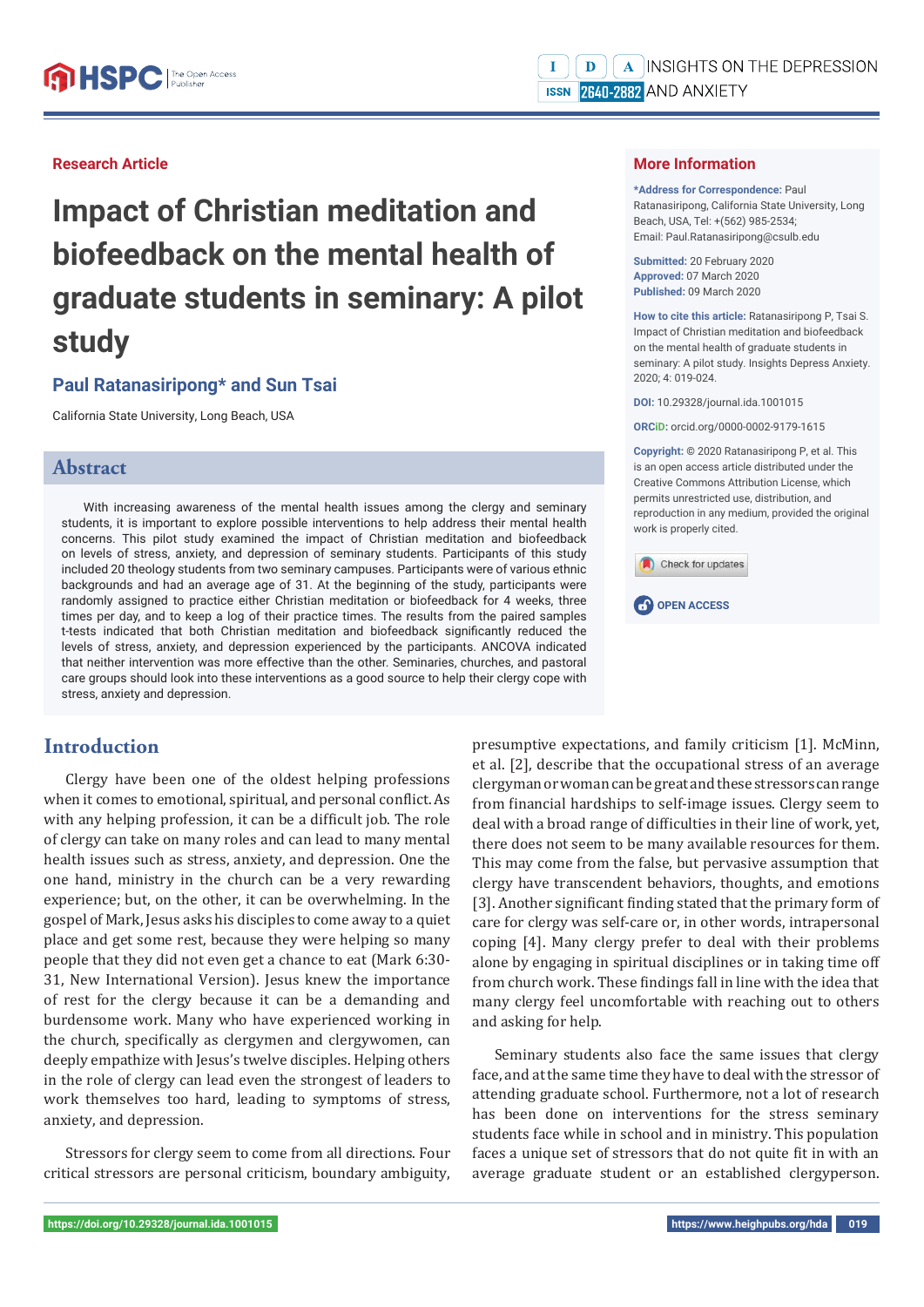

They are usually both practicing in ministry while facing the demands of being in school. According to Miner [5], this stress is especially high for those who are leading ministry solo since they do not have the benefit of working within a team. In short, a seminary student is often dealing with multiple areas of stress as both a higher education student as well as a member of the clergy. The unique stressors they face while in the beginning years of their ministry is all the more reason why their mental health and possible interventions for these issues should be examined.

The purpose of this pilot study was to help fill in a gap in research when it comes to clergy. There is a dearth of research when it comes to helping find methods of coping for this population. More specifically, the purpose of this study is to compare two interventions, one based in psychology and one based in Christian spirituality, to see if one is more effective than the other in improving the mental health of seminary students. This study compares and contrasts the interventions of Christian meditation and biofeedback. Christian meditation is the practice of focusing on the scriptures, on the person of God, and/or on loving the self and others for the purpose of spiritual growth and/or personal healing [6]. Biofeedback is the use of a device to become aware of psychological functioning so that a person can become aware of and positively change their thoughts, feelings, or behaviors [7]. First, this study would examine if Christian meditation or biofeedback has any effect on stress, anxiety, and depression. Secondly, this study would test whether or not there are significant differences between employing Christian meditation or biofeedback in the reduction of stress, anxiety, and depression. In addition, this pilot study was conducted to assess feasibility. As with most populations, this group has its own unique set of traits that may or may not be advantageous to researchers. This study explores what possible roadblocks or unknown avenues would arise when working with seminary students.

# **Methodology**

### **Participants**

For this pilot study, only seminary graduate students who were completing a degree in theology were eligible to participate. All participants were enrolled in 1 of 2 seminaries in the United States and working or volunteering at a church or parachurch ministry either full-time or part-time. The participants were recruited from classrooms and through posted flyers. They were informed that their participation was on a voluntary basis and they could withdraw from the study at any time. Individuals who did not complete both the pre- and post-test questionnaires were omitted from the study. Originally, 45 people signed up for the study, but 19 people dropped out before beginning the study due to time constraints. Over the course of the 4-week study, 6 people were not able to complete the study. In total, there were 20 participants who completed the study, with 12 in the Christian meditation group and 8 in the biofeedback intervention group.

The average age of participants was 31 (range = 23-61). The participants were identified as Asian/Pacific Islander (5), Latino/Hispanic (1), European American (13), and multiracial (1). 8 of the participants were married, 11 were single, and 1 was separated (Figure 1).

### **Procedure**

After the participants were recruited, they were randomly assigned to either the Christian meditation group or the biofeedback group. Each group had a 60-minute preintervention meeting. At each meeting, participants filled out an informed consent, the pre-intervention questionnaires, and were trained to use their biofeedback device or the Christian meditation guidelines. For the next four weeks, the participants logged their progress. They were asked to document the number of minutes they spent practicing their device or meditating. Both groups were asked to practice their intervention three times a day – morning, midday, and before bed. At the end of four weeks all the participants met again for the post-intervention questionnaires and collection of practice logs.

### **Christian meditation**

Christian meditation has a very specific focus which is for humans to communicate with God [8]. Christian mediation usually involves incorporating the Bible, or Scripture, as a vehicle through which Christians can hear the voice of God [8]. Christian meditation, like other forms of meditation, also emphasizes on becoming focused, nonjudgmental, and centering oneself. However, Christians see the growth of their faith as being highly collaborative with God [8], thus, the goal of this type of mediation is not to become blank or transcend reality, but to sit, rest in, and connect with God.

The training for the Christian meditation occurred in a

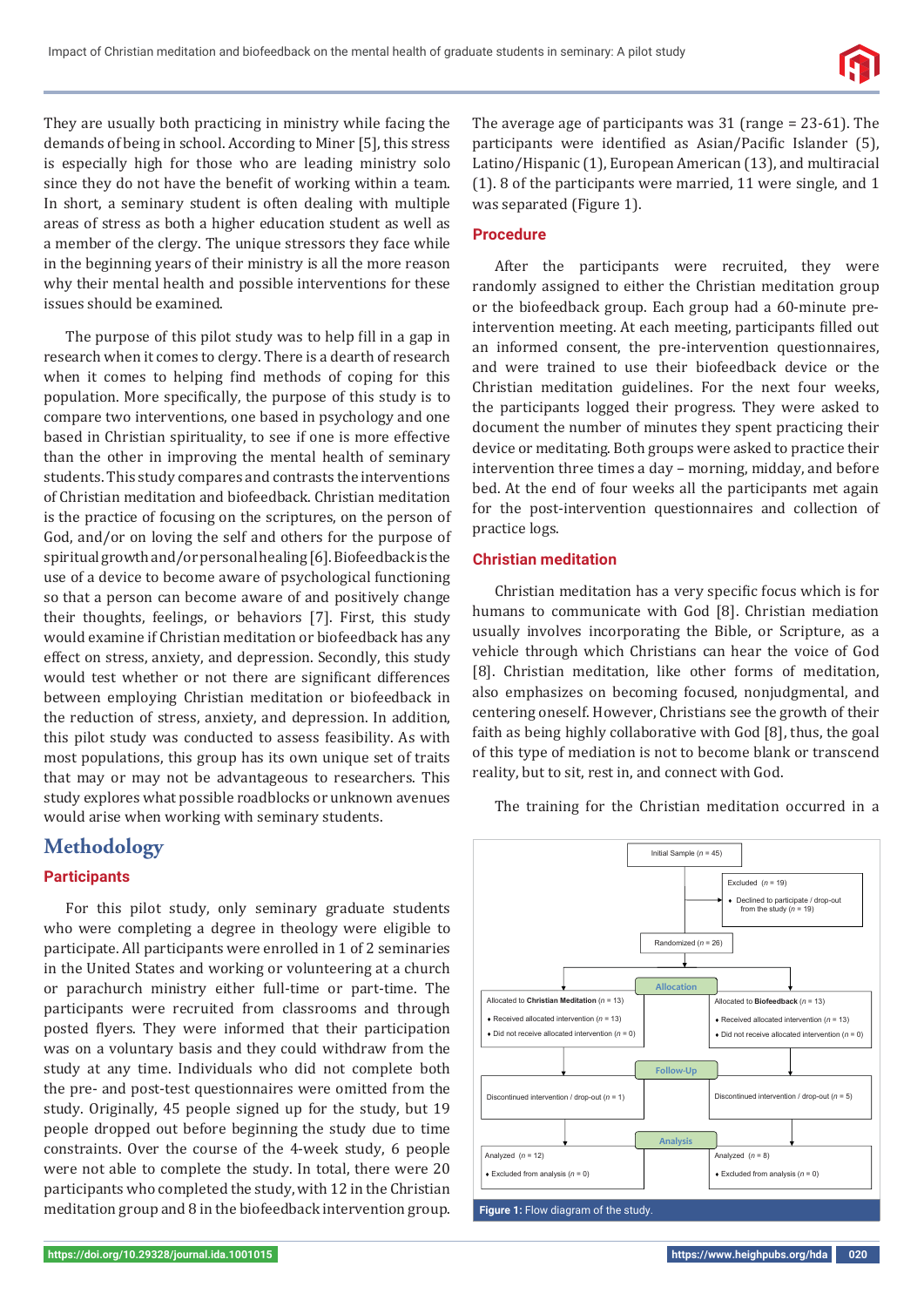

group setting after the initial questionnaires measuring stress, anxiety and depression levels were taken. The Christian meditation training began with a brief introduction on Christian meditation and its various forms. Participants were asked if they were familiar with different methods of Christian meditation and they were asked to share with the group. Next, the participants were given a Christian Devotional Meditation guide as adapted from a study by Carlson, Bacaseta, and Simanton [9] (Figure 2).

The researcher went step-by-step through each section of the guide and clarified any questions. The first step was to help each participant come up with examples of verses or books of the Bible that they would like to meditate on. By helping participants brainstorm ideas on how to start the meditation process the researcher was hoping it would avoid any unnecessary lag time before the subjects could begin practicing their Christian meditation. If the participants did not have any ideas, suggestions were given by other participants. Next, the researcher went through the second step which would be to spend two minutes on the meaning of the passage, two minutes on what it personally meant to them, two minutes on what this passage might promise, and two minutes on the applicability of the passage in their life. The last step was to have another two minutes of listening and reflection in silence. Once the Christian Devotional Meditation was fully explained to the participants, the researcher went over the progress log and how to keep track of the meditation times (Figure 2).

### **Biofeedback intervention**

 This technique employs a hand-held device that one could easily carry around to monitor physiological reactions in order to positively modify thoughts, feelings or behaviors. This is done by monitoring heart rate variability (HRV). The training for HRV begins with the individual becoming aware of

#### **Christian Devotional Meditation**

- 1. Scripture Material Read a Bible passage of your choice (e.g., Psalm 23)
- 2. Reflect on the following questions:
	- 2a. What is the meaning of the passage? (2 minutes of silence)
	- 2b. What does it mean personally to you? (2 minutes of silence)
	- 2c. What might this passage promise? (2 minutes of silence)
	- 2d. What is the applicability of the passage in your life today? (2 minutes of silence)

3. Time of reflection.

4. You may use the same passage or verses each day or change to a different passage/verses.

#### Instructions:

- $\overline{\bullet}$  Practice the 4 steps above 3 times per day
	- $\triangleright$  first thing in the morning at mid-day
	- $\triangleright$  before going to sleep
- Record the time you spend meditation (total of all 4 steps) in the daily practice log

**Figure 2:** Christian devotional meditation guide.

their involuntary HRV. Next they learn to breathe slowly while thinking and feeling positive emotions. Through the breathing and focusing on positive emotions, the individual learns how to control their HRV and the end result could be a reduction in stress, anxiety, and depressive symptoms [7].

The training for the biofeedback was given after administering the initial survey. The training began with a brief introduction on the way bodies physically manifest stress. The researcher explained that the biofeedback device measures heart rate variability and that it trains the user to breathe deeply which can lead to the relaxation of the body. In addition to the breathing, the participants were trained to focus on appreciative thoughts. In order to accomplish this, the researcher encouraged participants to focus on the heart and specifically three areas: heart focus, heart breathing, and heart appreciation. Heart focus was remembering that biofeedback is about monitoring the heart and how it is essential to our lives. Next, the heart breathing, is to remember that oxygen is life-giving and that it replenishes our heart. Lastly, heart appreciation is to think of appreciative thoughts while breathing deeply. These thoughts could be imagining a beautiful sunset or other nature scenes, holding a pet, or being with a loved one.

Next the researcher trained participants on how to use the portable biofeedback device which included: on/off button, volume, brightness, indicator bar, top and bottom indicator lights, and the restart function. The participants spent some time getting familiar with the device. Once the participants were comfortable with it, they were asked to use the device in the presence of the researcher to get one full indicator bar. Once that was done, the researcher went over how to log their progress including when and how to document the time.

## **Instruments**

**Perceived Stress Scale (PSS):** The PSS measures the level of stress perceived by the individual within the past month [10]. This was used to determine the level of stress of the participant before the intervention and after the intervention. The PSS has 10 items on a 5-point Likert scale (0 = never, 4 = very often) and a higher score indicates a higher level of perceived stress. Previous biofeedback study using the PSS had a Cronbach's alpha of 0.80 [11]. Another online intervention study had a Cronbach alphas for the PSS between 0.86 and 0.88 [12]. For the present study, the Cronbach's alpha for the PSS is 0.83.

**State-Trait Anxiety Inventory (STAI):** Anxiety levels in the study were measured by the STAI-Trait version [13]. STAI was used to gather information on the current anxiety levels of the participants before the intervention was implemented and after the intervention was completed. STAI has 20 items with a 4-point Likert scale with  $0 =$  not at all and  $3 =$  very much so. The STAI has been shown to have good reliability among North American populations [14]. In another study, the Cronbach's alpha for STAI was 0.88 [15]. This current study's Cronbach's alpha for the STAI is 0.91.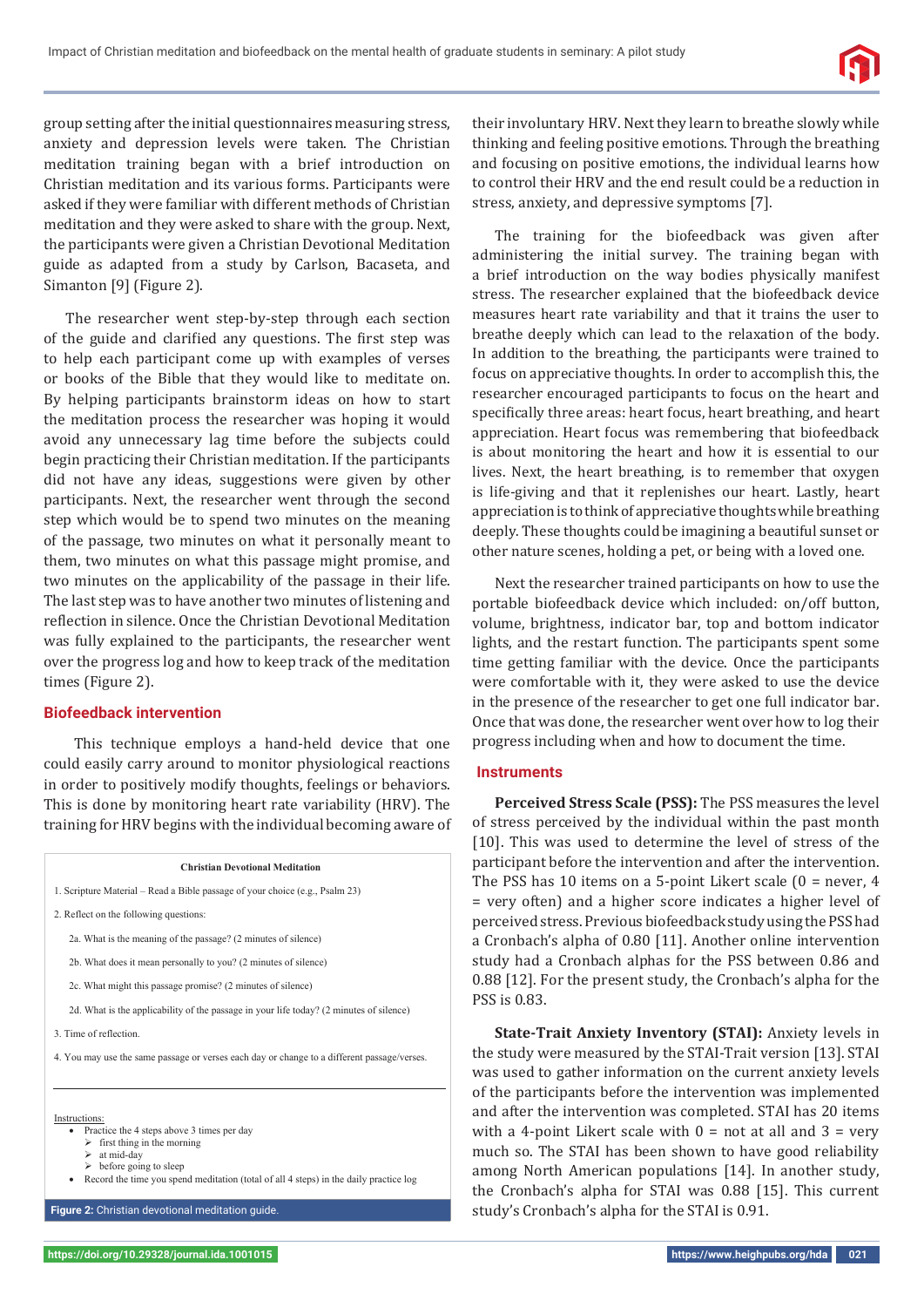**Center for Epidemiological Studies-Depression (CES-D):** Depression levels of the participants were measured by CES-D [16] both before the intervention and after the intervention. This scale has 20 items on a 4-point Likert scale with  $0 =$  rarely or none of the time and  $3 =$  most or all of the time. A higher score on the CES-D indicates higher levels of depression. Previous biofeedback study using the STAI had a Cronbach's alpha between 0.87 and 0.89 [7]. Another study that investigated the level of depression of graduate students using the CES-D found that the reliability for the sample was 0.93 [17]. For the present study, the Cronbach's alpha for the CES-D is 0.90.

# **Results**

## **Biofeedback results**

Paired samples *t*-test showed that there was a significant difference in scores for the PSS pretest (*M* = 23.13, *SD* = 3.31) and the PSS posttest (*M* = 18.88, *SD* = 6.56), *t* (7) = 2.71, *p*  < 0.05. This result suggests that the perceived stress of the participants significantly decreased after they used the biofeedback intervention.

Paired samples *t*-test also showed that there was a significant difference in scores for the STAI pretest ( $M = 26.38$ , *SD* = 5.73) and the STAI posttest (*M* = 19.88, *SD* = 7.02), *t* (7) = 2.49,  $p < 0.05$ . The result suggests that there was a significant decreased in the state anxiety level of the participants after using biofeedback intervention.

Additionally, paired samples *t*-test showed that there was a significant difference in scores for the CES-D pretest  $(M =$ 22.38, *SD* = 6.74) and the CES-D posttest (*M* = 14.38, *SD* = 6.55),  $t$  (7) = 3.59,  $p$  < 0.01. This result suggests that the depression level of the participants decreased significantly after using the biofeedback intervention.

### **Christian meditation results**

Paired samples *t*-test showed that there was a significant difference in scores for the PSS pretest  $(M = 20.75, SD = 6.78)$ and for the PSS posttest (*M* = 14.38, *SD* = 5.14), *t* (11) = 4.62, *p* < 0.01. This result suggests that the perceived stress of the participants decreased significantly after using Christian meditation.

Paired samples *t*-test also showed that there was a significant difference in scores for the STAI pretest ( $M = 27.58$ ). *SD* = 12.18) and the for the STAI posttest (*M* = 20.25, *SD* = 11.96), *t* (11) = 3.04, *p* < 0.05. This result suggests that there was a significant decreased in anxiety of the participants after using Christian meditation.

Lastly, paired samples *t*-test showed that there was a significant difference in scores for the CES-D pretest (*M* = 19.42, *SD* = 12.15) and the CES-D posttest (*M* = 12.75, *SD*  = 9.11), *t* (11) = 3.60, *p* < 0.01. This result suggests that the levels of depression of the participants decreased significantly after using Christian meditation.

### **Christian meditation verses biofeedback**

ANCOVA (analysis of covariance) showed that for the PSS ( $F = 0.17$ ,  $p = 0.69$ ), there was no significant difference between the Christian meditation group and Biofeedback group. ANCOVA (analysis of covariance) also showed that for the STAI  $(F = 0.04, p = 0.84)$ , there was no significant difference between the Christian meditation group and Biofeedback group. Additionally, ANCOVA (analysis of covariance) showed that for the CES-D ( $F = 0.04$ ,  $p = 0.85$ ), there was no significant difference between the Christian meditation group and Biofeedback group. These ANCOVA results suggest that while both interventions were effective in decreasing the overall perceived stress, anxiety, and depression of the participants, one intervention was not found to be more effective than the other (Figures 3-5).







**Figure 4:** Pre- and Post-Intervention Scores for State Trait Anxiety Inventory.

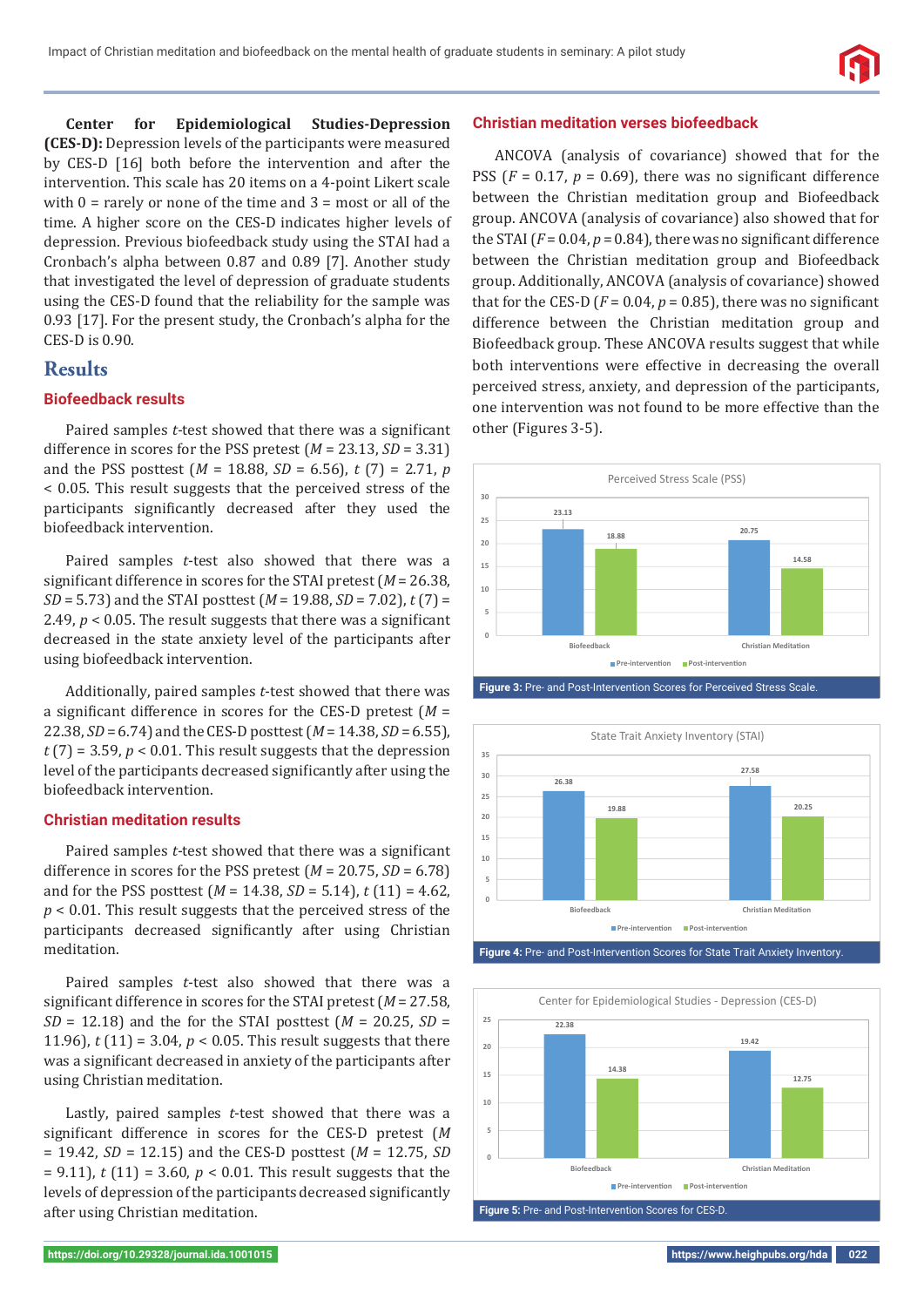

## **Discussion**

The results of this pilot study indicate that both biofeedback and Christian meditation helped to significantly decrease the levels of stress, anxiety, and depression in seminary students who participated in this study. Between the two interventions, the data did not show any significance as to whether one method was more effective than the other. Thus, both interventions seemed to help this population with their stress, anxiety, and depression.

Biofeedback and Christian meditation both employ the technique of staying in the present moment rather than dwelling on the past or the present. Also, they both employed some type of positive thinking. For biofeedback, clients were encouraged to think appreciative thoughts along with their breathing. For Christian meditation, connecting with God and hearing his voice through prayer and scripture can be very positive and uplifting. Thus, staying in the moment and positivity were two commonalities that these interventions had and that may have attributed to their success in reducing stress, anxiety and depression.

As prior studies on clergy have suggested, this population needs better coping mechanisms [5,18,19]. The results of this study suggest that both Christian mediation and biofeedback offer a viable method to help clergy handle the stresses that come from many different directions. This study suggests that clergy can respond well when low-cost and time effective interventions are used. Results indicate that Christian mediation and biofeedback have positively impacted the mental health of seminary students. Thus, seminaries, churches, and pastoral care groups should look into these interventions as a good source to help their clergy cope with stress, anxiety and depression.

This study has looked into a population that is underserved, but the needs are great [18]. Even in conducting this study, it was made clear to the researcher that this population is overworked and overstretched by the demands of work, school, and family. From the 45 individuals who signed up to participate only 26 were able to make the trainings and six more dropped out through the course of the four week period. The reasons from the drop outs ranged from forgetting to practice the interventions to not having enough time to attend trainings. This adds to the growing evidence that this population needs better coping skills. The implications of this study for seminary schools may be that their students are in dire need of interventions and education about the stresses and demands that come with entering this profession. Another implication for seminary schools is that helping create a culture in which seeking help is not only encouraged but expected would help their students receive the assistance they need.

In addition, those who participated in the study benefitted from the experience which shows how primed this group is to receiving help. Further research can expound upon the findings of this study. Furthermore, both spiritual and psychological interventions seemed to have a positive impact on the mental health of seminary students. This study employed nonevasive and low-cost methods, but it would be interesting to see in further studies if other types of interventions may also make an impact. These might include support groups, in class interventions, or school-wide education about the needs of those in seminary. Another interesting finding from the previous research is that clergy prefer more intrapersonal forms of coping [2] and this is the type of interventions used in this research study. Since this is a pilot study with small sample size, a control group was not established. Future study that includes a control group could give more information on the impact of these interventions as well as explore other factors that may have led to this current study's findings.

This research implicates that there is a need for churches to become aware of the issues their clergy face. As many previous studies have indicated [5,18,19], clergy are in roles that often blend into their family life as well as personal lives. According to Beebe [18], many clergy do not have a healthy differentiation between their self and their roles as clergy. If left unchecked, clergy who do not know how to differentiate between work demands and personal life demands will eventually burnout [18]. However, alongside this knowledge that clergy tend to have poor boundaries between work and home, there is an implicit expectation among churches that the weaknesses of the clergy be hidden from their congregation [20]. These high and unreachable expectations, along with the diversity of roles and demands, creates a very high stress environment. One concrete implication of this study for churches may be that their clergy may respond well to the two interventions used in this study. Perhaps congregations may create a space or even allow time for their clergy to participate in these types of interventions during certain times of the year as a required part of their ministry. Once again, similar to the implications for seminaries, churches may want to invest in creating a culture change in which clergy are not just encouraged to seek help, but are expected to seek it.

Implications for therapists would be that this population experience stress, anxiety and depression, and could use therapeutic help. Yet, because of the stigma of showing weaknesses or failures combined with the intrapersonal coping tendencies of this group, they may not willingly come into receive therapeutic help. Thus, normalizing therapy and advocating support for this population would be needed both among clergy and church congregations. Also, cultural awareness while treating clergy will be very important. There may be a strong sense of failure, guilt, or defensiveness among the clergy as a result of false expectations on how to deal with the problems that arise. On the other hand, based on this study, this group may highly benefit from therapeutic interventions. This is evidenced by the fact that the interventions in this study reduced stress, anxiety, and depression levels the participants. Moreover, since this population is also part of the helping profession, they may be more open to help once they receive